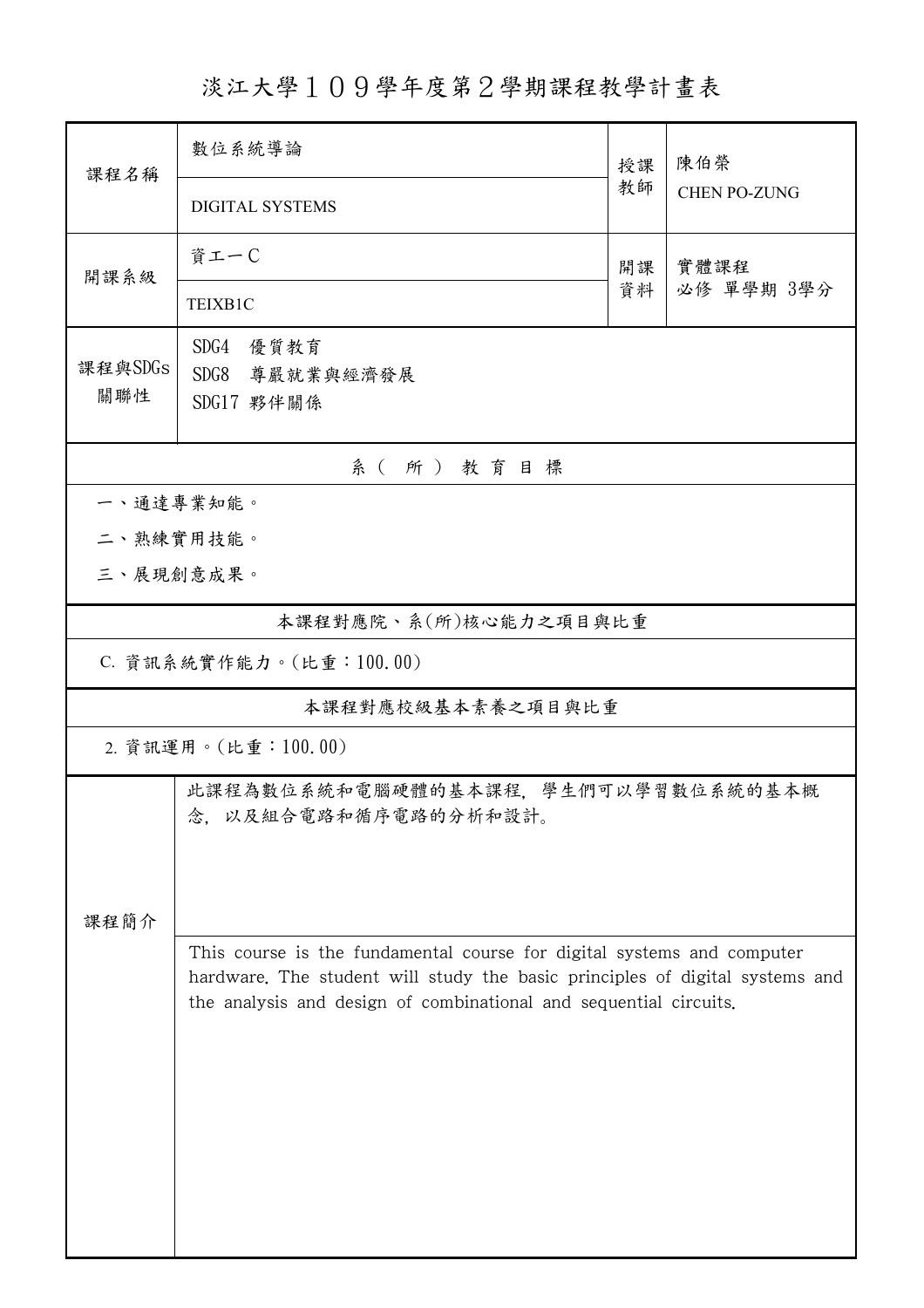## 本課程教學目標與認知、情意、技能目標之對應

將課程教學目標分別對應「認知(Cognitive)」、「情意(Affective)」與「技能(Psychomotor)」 的各目標類型。

一、認知(Cognitive):著重在該科目的事實、概念、程序、後設認知等各類知識之學習。

二、情意(Affective):著重在該科目的興趣、倫理、態度、信念、價值觀等之學習。

三、技能(Psychomotor):著重在該科目的肢體動作或技術操作之學習。

| 序<br>號         | 教學目標(中文)                                             |                                                                       |                | 教學目標(英文)                                           |       |  |  |  |
|----------------|------------------------------------------------------|-----------------------------------------------------------------------|----------------|----------------------------------------------------|-------|--|--|--|
| 1              | 了解數位系統的基本原理                                          |                                                                       |                | Understand the basic principles of digital systems |       |  |  |  |
| 2              | 能夠分析組合電路                                             |                                                                       |                | Capable of analyzing combinational circuits        |       |  |  |  |
| 3              | 能夠設計組合電路                                             |                                                                       |                | Capable of designing combinational circuits        |       |  |  |  |
| $\overline{4}$ | 能夠分析循序電路 Capable of<br>analyzing sequential circuits |                                                                       |                | Capable of analyzing sequential circuits           |       |  |  |  |
| 5              | 能夠設計循序電路                                             |                                                                       |                | Capable of designing sequential circuits           |       |  |  |  |
|                |                                                      |                                                                       |                | 教學目標之目標類型、核心能力、基本素養教學方法與評量方式                       |       |  |  |  |
| 序號             | 目標類型                                                 | 院、系 $(\kappa)$<br>核心能力   基本素養                                         | 校級             | 教學方法                                               | 評量方式  |  |  |  |
| $\mathbf{1}$   | 認知                                                   | $\mathcal{C}$                                                         | $\overline{2}$ | 講述、討論                                              | 測驗、作業 |  |  |  |
| $\overline{2}$ | 認知                                                   | $\mathcal{C}$                                                         | $\overline{2}$ | 講述、討論                                              | 測驗、作業 |  |  |  |
| $\overline{3}$ | 認知                                                   | $\mathcal{C}$                                                         | $\overline{2}$ | 講述、討論                                              | 測驗、作業 |  |  |  |
| $\overline{4}$ | 認知                                                   | $\mathcal{C}$                                                         | $\overline{2}$ | 講述、討論                                              | 測驗、作業 |  |  |  |
| 5              | 認知                                                   | $\mathcal{C}$                                                         | $\overline{2}$ | 講述、討論                                              | 測驗、作業 |  |  |  |
|                | 授課進度表                                                |                                                                       |                |                                                    |       |  |  |  |
| 週次             | 日期起訖                                                 |                                                                       |                | 內 容 (Subject/Topics)                               | 備註    |  |  |  |
| $\mathbf{1}$   | $110/02/22$ ~<br>110/02/28                           | Boolean Algebra and Logic Gates: Canonical and<br>Standard forms      |                |                                                    |       |  |  |  |
| 2              | $110/03/01$ ~<br>110/03/07                           | Boolean Algebra and Logic Gates: Digital Logic<br>gates               |                |                                                    |       |  |  |  |
| 3              | $110/03/08$ ~<br>110/03/14                           | Gate-Level Minimization: Map Simplification                           |                |                                                    |       |  |  |  |
| 4              | $110/03/15$ ~<br>110/03/21                           | Test01 Review                                                         |                |                                                    |       |  |  |  |
| 5              | $110/03/22$ ~<br>110/03/28                           | Test01/Gate-Level Minimization: Map Simplification                    |                |                                                    |       |  |  |  |
| 6              | $110/03/29$ ~<br>110/04/04                           | 校外教學                                                                  |                |                                                    |       |  |  |  |
| 7              | $110/04/05$ ~<br>110/04/11                           | Gate-Level Minimization: Map<br>Simplification/Combinational Circuits |                |                                                    |       |  |  |  |